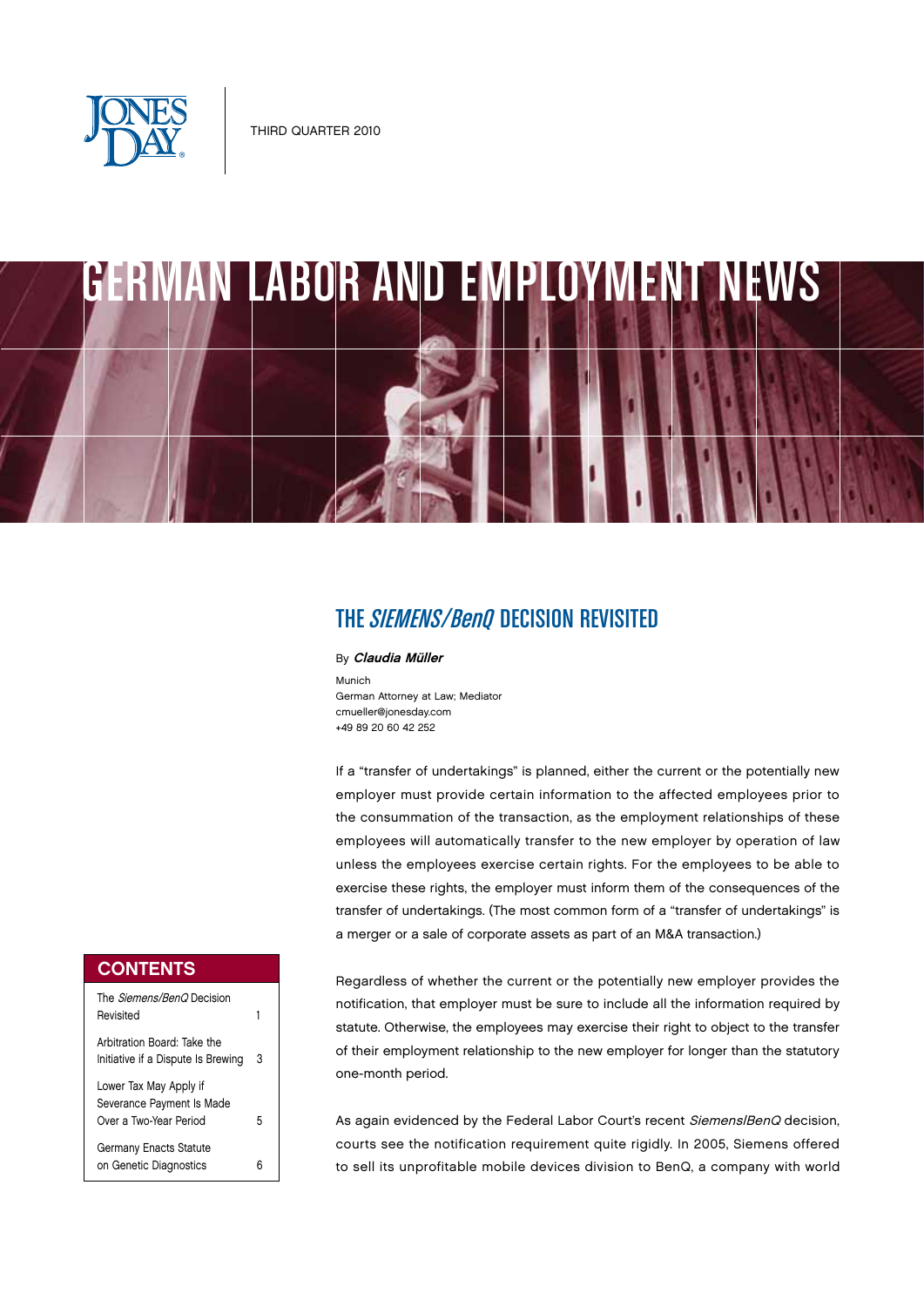

Even though this dispute was appealed to the highest labor court, the employees won at all three levels.

headquarters in Taiwan that specialized in consumer electronics. Unfortunately for Siemens, it made several errors when it notified its employees of the pending transaction. As will be discussed herein, this created a number of difficulties for Siemens.

## **n** THE SALE AND THE SUBSEQUENT BANKRUPTCY

As part of the planned transaction, BenQ formed a German general partnership subsidiary in August 2005—BenQ Mobile GmbH & Co. OHG—after Siemens carved out Com MD, the mobile devices division, from the rest of the Siemens entity. According to the acquisition agreement between Siemens and BenQ, certain liabilities remained with Siemens (the seller) so that Siemens actually paid a "negative purchase price" of approximately €350 million. Additionally, BenQ transferred many of the newly acquired Com MD patents—particularly the more valuable ones—to the parent corporation in Taiwan.

Siemens notified its employees of the pending transaction on August 29, 2005. Shortly thereafter, in September, the Com MD division, including a significant part of its assets, was transferred. As set forth under the "TUPE rules" (Transfer of Undertakings/Protection of Employees—Directive 98/50/EC, as amended), the employment relationships of the affected employees were automatically transferred from Siemens to BenQ Mobile GmbH & Co. OHG as of October 1, 2005.

Though it was known that Siemens' mobile devices division was unprofitable, BenQ had hoped to turn it around. Unfortunately, BenQ was unsuccessful in its efforts, and the division became even more of a financial burden. The result was the filing of a voluntary bankruptcy petition by BenQ Mobile GmbH & Co. OHG on January 1, 2007, i.e., within two years of the acquisition.

#### **NO EMPLOYEE UPRISING**

In the autumn of 2006—one year after the consummation of the transaction—1,500 BenQ employees in Germany exercised their legal right to reject the automatic transfer of their employment relationship from Siemens to BenQ Mobile. They argued that they were still employees of Siemens—and, as it turned out, the court agreed.

A number of the employees had filed for a declaratory judgment against Siemens. These plaintiffs argued that they had the right to reject the automatic transfer of their employment relationship to BenQ Mobile even after BenQ's bankruptcy because the notification provided by Siemens to the employees did not meet the minimum statutory requirements, which meant that the statutory one-month period had not yet begun to toll.

Even though this dispute was appealed to the highest labor court, the employees won at all three levels. The Federal Labor Court held on July 23, 2009, that Siemens' appeal would not meet with success. As a result, the employees continued to have an employment relationship with Siemens beyond the transfer date of October 1, 2005.

Put simply: Siemens' notification to the employees was too vague and inadequate for the employees to make an informed decision as to whether they wished to work for BenQ or remain with Siemens.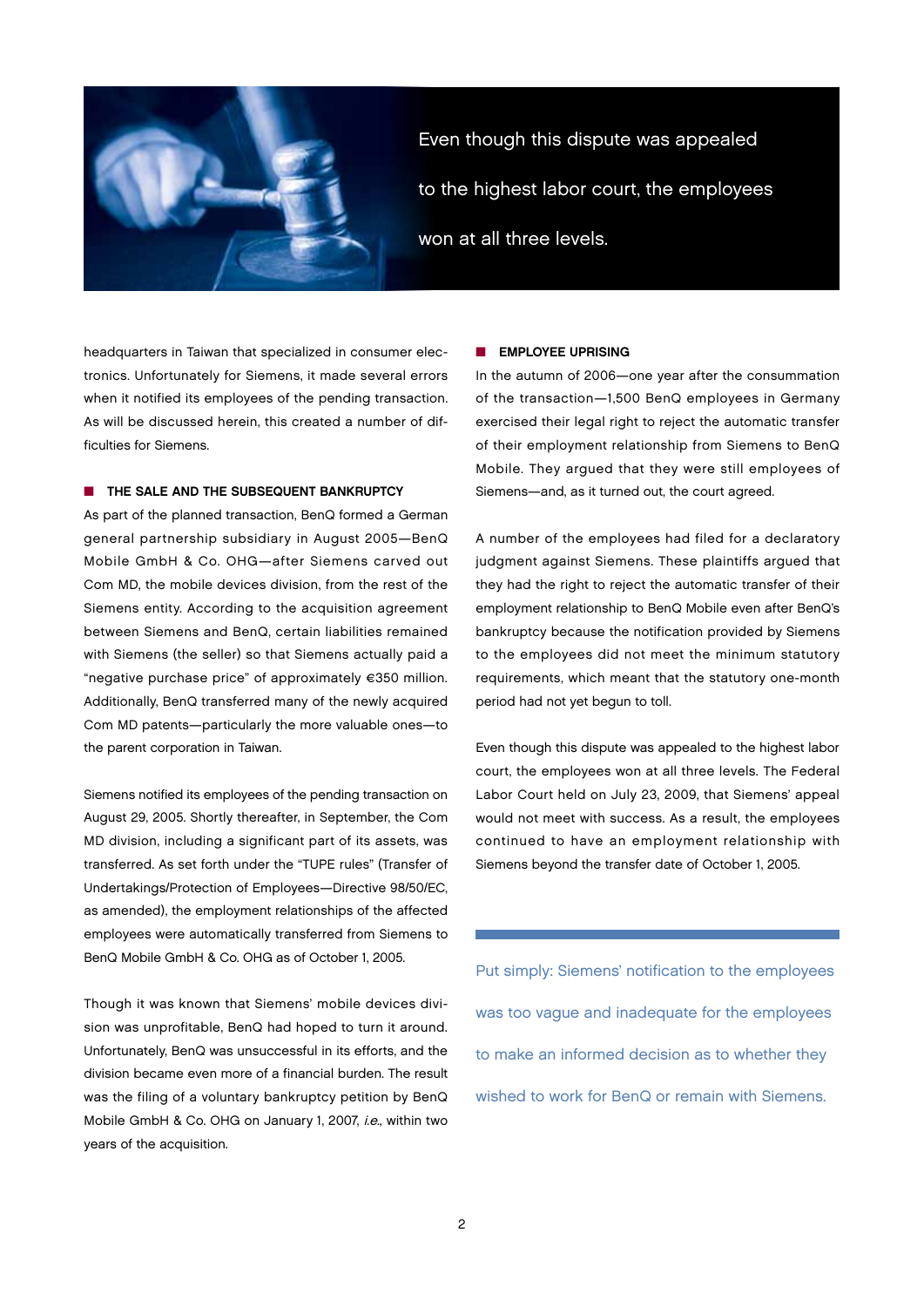## $\blacksquare$  WHAT MISTAKES WERE MADE IN THE NOTIFICATION?

The Federal Labor Court pointed out, in particular, that Siemens' notification was inadequate because it failed to provide sufficient information regarding the buyer (BenQ), the reasons why the transaction with BenQ was even taking place, and the legal consequences of the transaction.

For example, the information Siemens provided to the employees did not enable them to form a good picture of BenQ (essentially a company unknown to the German layperson) or the circumstances of the transaction. More specifically, the court held that merely identifying BenQ was insufficient.

In addition to failing to describe the buyer sufficiently, Siemens neglected to describe the purpose of the transaction to the employees. In other words, the employer did not provide information regarding the legal basis of the transaction, i.e., whether it was in the form of a purchase agreement, lease agreement, merger, etc. Siemens' written notification was simply too vague. For example, the term "purchase agreement" was used, even though Siemens did not pay a purchase price (in the traditional sense). Also, Siemens failed to disclose that BenQ intended to transfer BenQ Mobile's key patents to the Taiwanese parent corporation.

Finally, Siemens did not disclose in sufficient detail the legal consequences of the transaction. The court did not accept that Siemens discussed only the "primary aspects" of the transaction. Also, the court noted, Siemens did not inform the employees to what extent the collective bargaining agreements to which Siemens had been a party or the agreements that management had agreed to with Siemens' works councils would remain intact upon the consummation of the transaction. Put simply: Siemens' notification to the employees was too vague and inadequate for the employees to make an informed decision as to whether they wished to work for BenQ or remain with Siemens.

The Federal Labor Court used the Siemens/BenQ case as an opportunity to expand the requirements for providing a TUPE notification. As a result, a carefully drafted notification to the employees as part of a transfer of undertakings is key.

## ARBITRATION BOARD: TAKE THE INITIATIVE IF A DISPUTE IS BREWING

#### By Jörg Rehder

Frankfurt

German Attorney at Law; Attorney at Law (Maryland and Minnesota); Solicitor (England and Wales) jrehder@jonesday.com +49 69 9726 3122

As has been discussed in previous editions of our German Labor and Employment News (see, for example, "The Termination of Employees—An Ever-Evolving Topic" in our Fourth Quarter 2008 issue), one of the grounds for terminating employees in Germany consists of "operational reasons." If the employees already have a works council in place or decide to form a works council upon learning of pending dismissals (which they can do relatively quickly), and the terminations constitute a "change in operations" (which is almost always the case), the works council and management must negotiate a social plan and a reconciliationof-interests agreement.

## **NUMBER SOCIAL PLAN VS. RECONCILIATION-OF-INTERESTS AGREEMENT**

A social plan sets forth (in colloquial terms) "how much," i.e., how much severance the employer will pay to the dismissed employees. The reconciliation-of-interests agreement has a different purpose. In this agreement, the works council and management set forth the "how, when, and who," i.e., how the pending dismissals (reorganization) will be executed, when the respective terminations will enter into effect, and (possibly) which employees will actually be terminated. (Though it is beyond the scope of this article, management and the works council may agree on which employees will be terminated by attaching their names to the reconciliation-of-interests agreement as an appendix.)

Because so many issues are involved when negotiating the two agreements and emotions are often running high, it is not surprising that management and the works council are frequently unable to come to terms. If that is the case, they may call upon an arbitration board. The purpose of the arbitration board is to reach an agreement on the outstanding issues with respect to the pending "change in operations."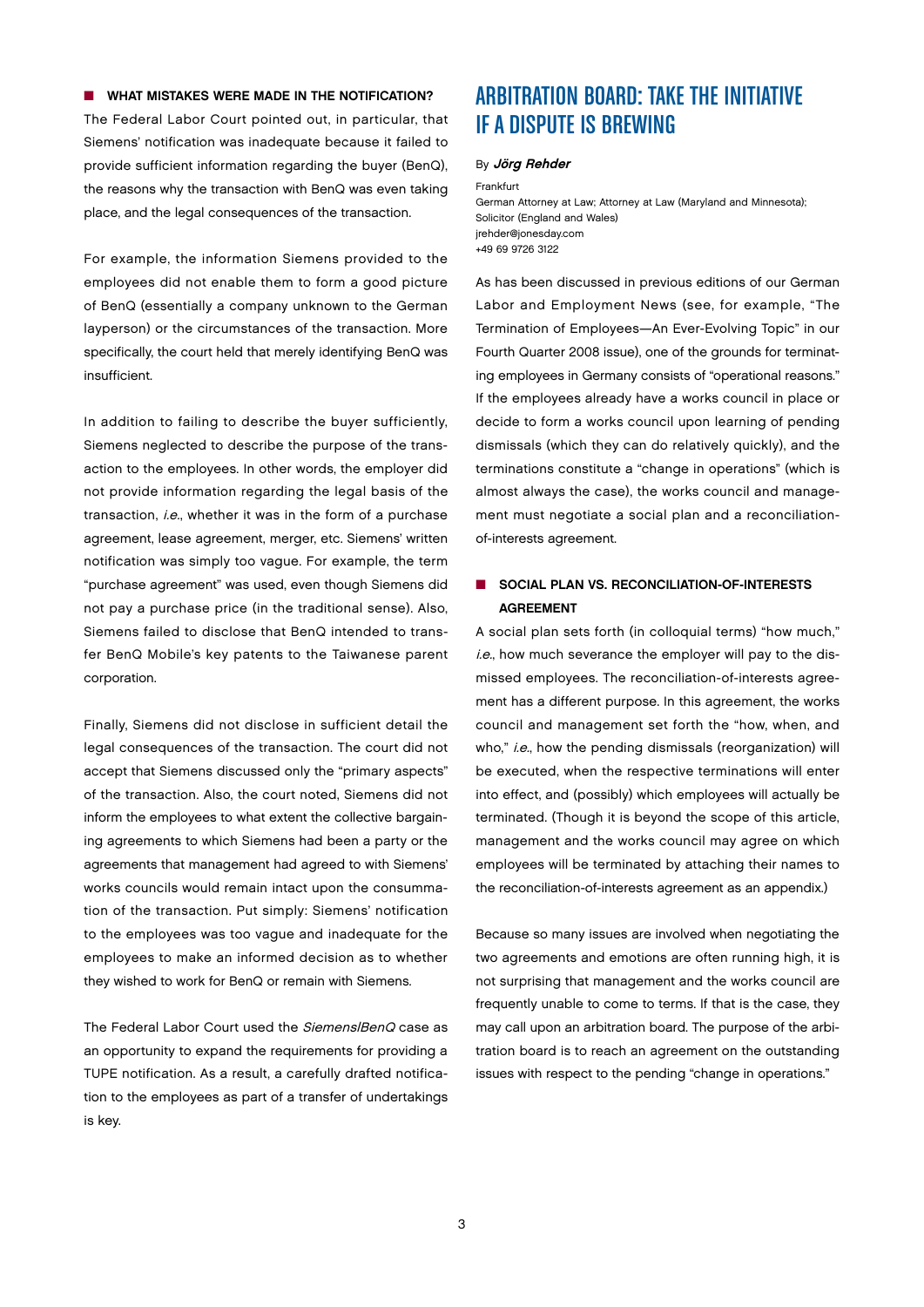

This then raises the question as to why an employer even makes the effort to negotiate a reconciliation-of-interests agreement. The answer, as is often the case, is money.

## WHAT IF A RECONCILIATION-OF-INTERESTS Agreement is Not Concluded?

The social plan and the reconciliation-of-interests agreement differ not only in purpose, but from a procedural perspective as well. If the parties are unable to reach agreement on the social plan and they call upon the services of the arbitration board, that board—as an arbitrator—has the authority to decide on the content of the social plan. Conversely, the purpose of the arbitration board with respect to a reconciliation-of-interests agreement is to serve only as a mediator; i.e., if the board is unable to mediate the parties' differences, then there will simply be no reconciliation-of-interests agreement.

This then raises the question as to why an employer even makes the effort to negotiate a reconciliation-of-interests agreement. The answer, as is often the case, is money. If the employer does not make a good-faith effort (as is required by law) to conclude a reconciliation-of-interests agreement with the works council, the dismissed employees have a claim for their financial losses. This can be quite expensive for the employer, as the "losses" may amount to up to one year's compensation for each employee (and if an employee is at least 50 years old and has 15 years of

service to his credit, the amount may be up to 15 months of compensation; if the employee is at least 55 years old and has 20 years of service to his credit, the amount may be up to 18 months of compensation). The actual amount the employer owes lies within the discretion of the court.

The purpose of threatening employers with such payments is twofold. First, it is to penalize those employers who fail to observe the requirement of negotiating a reconciliationof-interests agreement in good faith. Further, it is to compensate those employees who will suffer financially from losing their jobs.

## $\blacksquare$  NOMINATING THE CHAIRMAN OF THE ARBITRATION **BOARD**

The arbitration board comprises an equal number of employee-friendly representatives and employer-friendly representatives. These representatives then mutually decide upon a chairman of the arbitration board, who may not be one of the individuals already named to the board. Surprisingly, the chairman of the arbitration board initially does not have voting rights. Instead, he acts purely as a mediator and puts pressure on the works council and management to reach agreement among themselves. If this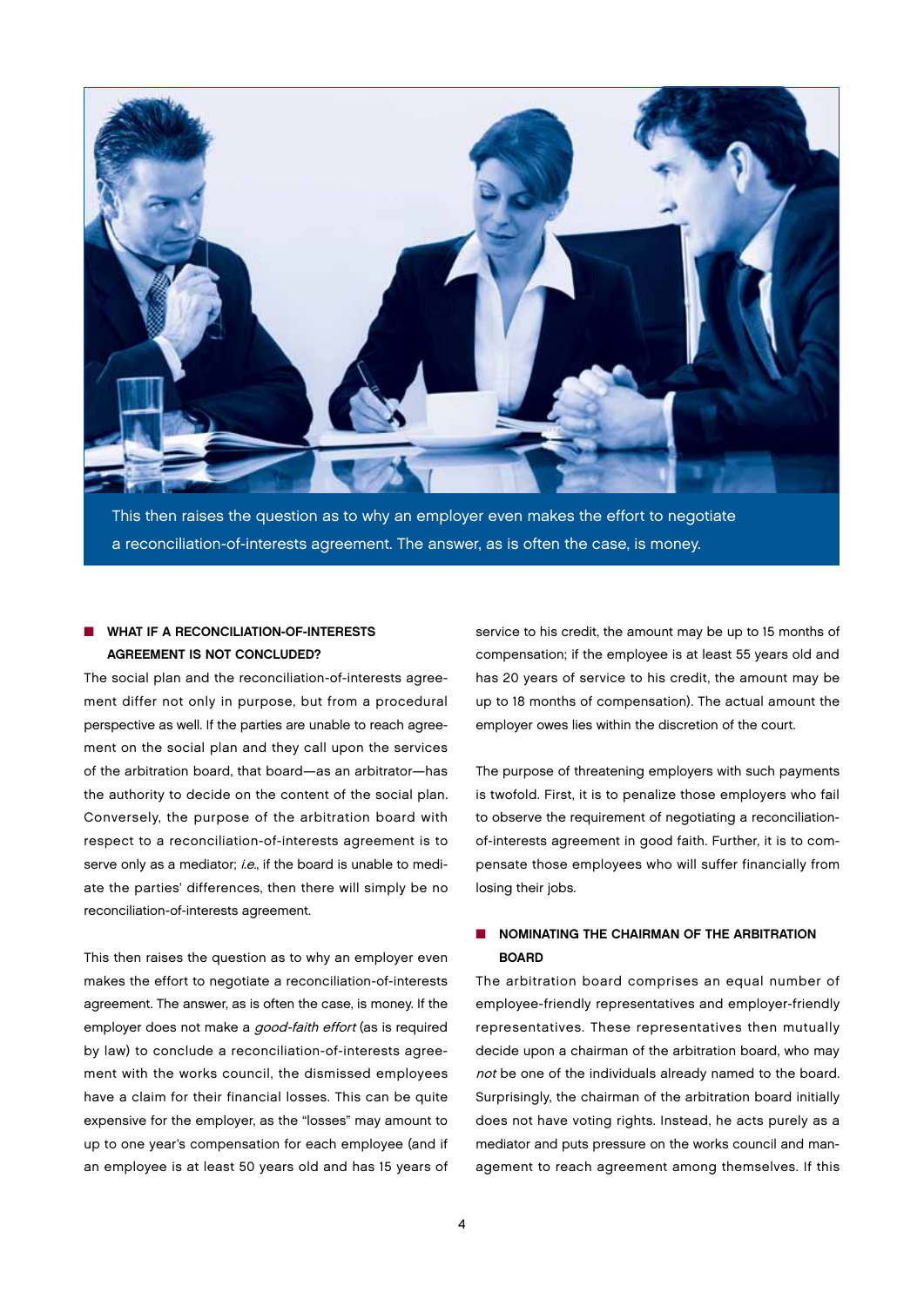fails to occur, the representatives—except for the chairman—will vote on the matter. Because there is an even number of employee and employer representatives, they often reach gridlock. Only then does the chairman have a right to vote. It is clear that the role of chairman is crucial.

## $\blacksquare$  VARIOUS PROCEDURES FOR APPOINTING A Chairman of the Arbitration Board

If the representatives are unable to reach agreement as to who is to serve as chairman, the respective labor court will make the selection. The quirky part is that whether the chairman is "neutral" may very well depend on the German federal state in which the dispute is located. This is because any challenge to the appointment of the chairman may be made only at the highest labor court at the state level—not at the Federal Labor Court. Labor courts at the state level are not necessarily uniform in terms of resolving a dispute as to the selection of the chairman. By way of example, the courts of the states of Schleswig-Holstein and Baden-Württemberg have held that if the representatives cannot agree on the chairman, then a third party (typically the labor court) will make this selection. Conversely, the state labor courts of Hamburg and Bremen have held that the representatives who initially brought the matter before the arbitration board (typically the employee representatives) have a right to make the first proposal for the chairman. Only if the other party can submit actual evidence showing that the nominee is prejudiced will the nominee fail to be approved.

In a case before the Berlin-Brandenburg state labor court, the management of an individual store of a national retail chain with more than 15,000 employees decided that payments made in accordance with a new collective bargaining agreement in lieu of higher compensation for working a late Saturday afternoon shift were to be deposited into the employees' pension rather than their comp-time accounts. The employer decided to make payments that increased the employer contribution to the pension scheme because he believed that operational regulations regarding comptime accounts did not exist. The works council disagreed with management's decision and asked that the matter be resolved before an arbitration board. Because the works council had requested resolution before an arbitration board and there were no "verifiable concerns" regarding the works council's nomination of the chairman of the arbitration board, the Berlin-Brandenburg court upheld the

works council's nominee. This court added that the fact that the proposed chairman had a different legal perspective was not sufficient grounds for the labor court to reject the nomination. (Management had argued that the chairman proposed by the works council tended to favor employees' rights.) This case demonstrates the importance of taking the initiative if a dispute is brewing with the works council.





# LOWER TAX MAY APPLY IF SEVERANCE PAYMENT IS MADE OVER A TWO-YEAR PERIOD

By Christian Funke

Frankfurt German Attorney at Law cfunke@jonesday.com +49 69 9726 3939

Under German tax law, if an employer makes a full severance payment to a laid-off employee within one calendar year, then the severance is subject to lower taxation. According to the holding of a Cologne tax court earlier this year, however, the reduced-taxation rules may also apply to a severance payment split over two years if only a minimal amount of the severance payment is paid to the employee in one of the two years.

In the Cologne case, in 2005 the employer made an advance payment of 5 percent of the total severance. The remaining amount was subsequently paid in 2006. The court held that the nominal payment made in 2005 did not preclude the application of the above-referenced reduced tax. This case does not yet serve as precedent, as an appeal has been filed.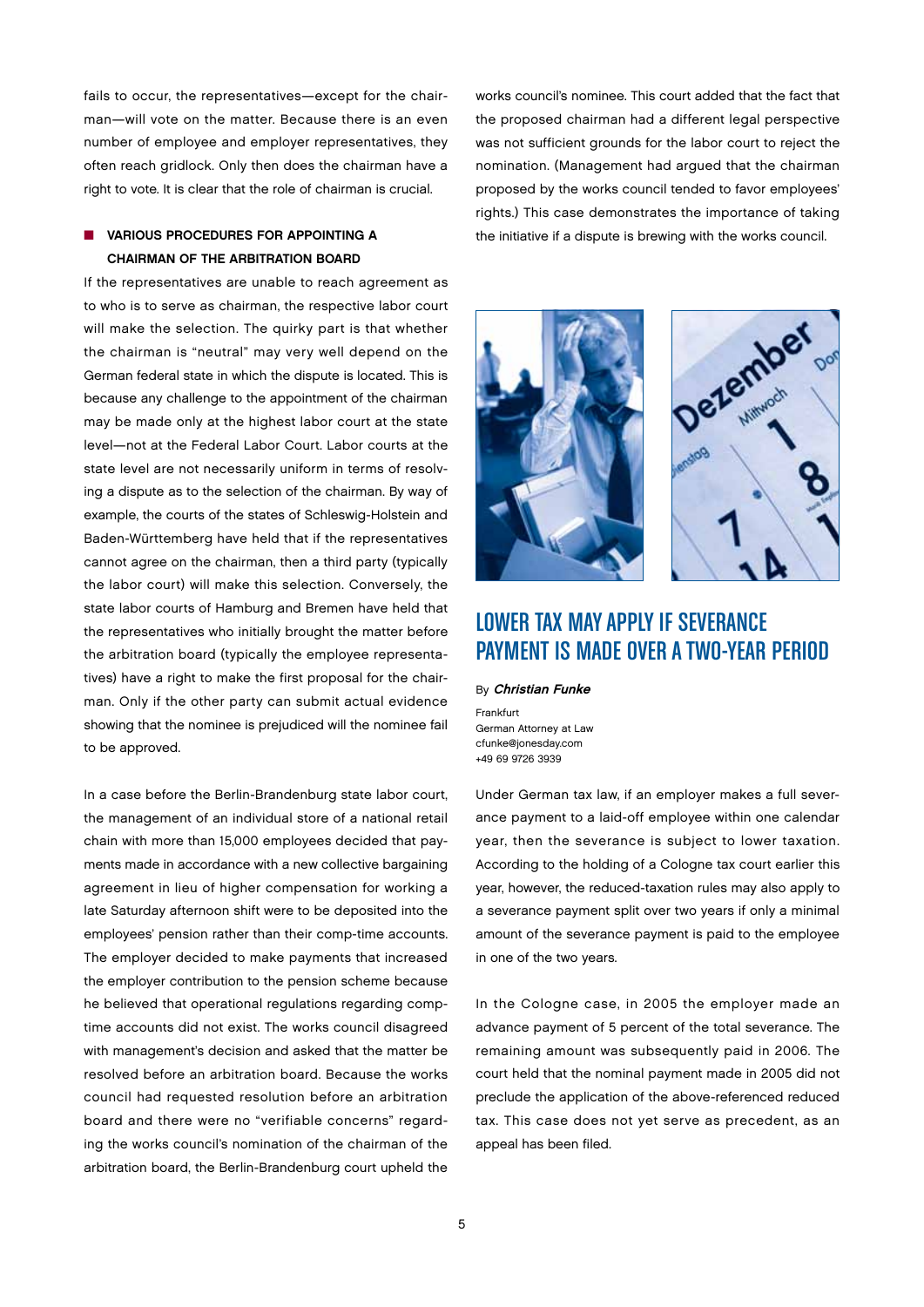# GERMANY ENACTS STATUTE ON GENETIC **DIAGNOSTICS**

#### By Georg Mikes

#### Frankfurt

German Attorney at Law; Certified Labor and Employment Lawyer gmikes@jonesday.com +49 69 9726 3939

Man continues to make progress decoding the genetic make-up of humans and researching the causes of diseases on the basis of this information. But while this information can be invaluable from a medical perspective, it also involves certain risks.

At least from a legal perspective, the primary risk is that this information can be used in a discriminatory manner or in such a way that it violates an individual's right to selfdetermination. It is for this reason that Germany enacted the Statute on Genetic Diagnostics, which begins by setting forth that one of its purposes is to prevent discrimination and to protect each person's right to self-determination.

Though this statute is not an employment statute per se, it does include a number of sections that refer specifically to genetic testing in the employment arena. It became effective for the most part on February 2, 2010.

One of the key anti-discrimination provisions of this statute is found in Section 4, which states that no individual may be discriminated against due to his genetic characteristics, an examination (or the refusal to submit to an examination) of his genetic make-up, or the analysis or results of such examination.

## $\blacksquare$  DEFINITIONS WITHIN THE STATUTE

The Statute on Genetic Diagnostics defines "genetic examination" as an analysis to determine genetic characteristics. More specifically, the statute defines "diagnostic genetic examination" as an examination to clarify an existing illness or a health issue or to determine whether a person has genetic characteristics that, if combined with other factors, could explain an illness or the response to specific medical treatment. Some employers would undoubtedly like to have access to this type of information on their employees to help in guesstimating how long, for example, a particular employee may be ill.

Though the definition is not surprising, the statute also defines the term "employer." It is worth mentioning that if an employee is leased by an employment agency, under the statute both the "lessee" and the "lessor" of the employee constitute an employer. The statute adds that it applies not only to employees, but also to "employed persons"; this

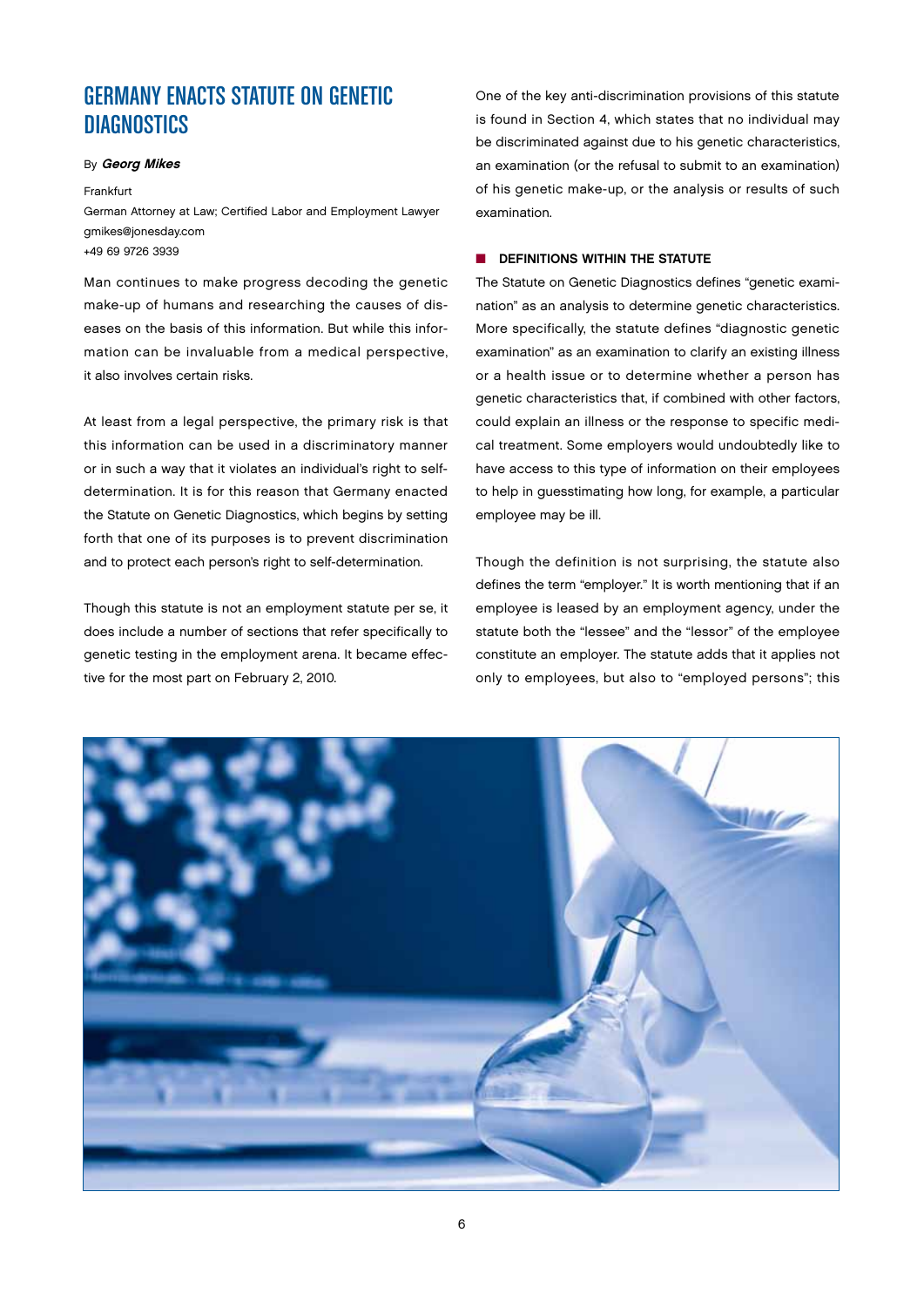## employed persons on the basis of genetic make-up.

includes apprentices, persons in relationships comparable to an employment relationship, and—very importantly—job applicants. In its inclusion of job applicants, the Act clearly has some similarities to the Equal Treatment Act (see "Germany's Equal Treatment Act: What Will Be Its Practical Impact?" in the Third Quarter 2006 issue of our German Labor and Employment News), as that statute also applies to job applicants.

## **NO WHAT AN EMPLOYEE MAY AND MAY NOT DO**

Section 19 of the Statute on Genetic Diagnostics states that the employer of an "employed person" may not request genetic examinations or analyses prior to beginning an employment relationship or at any time thereafter. Further, the employer may not request, receive, or use information about any such examination or analysis that may have already been undertaken in a different context; this includes any unsolicited information about a person's genetic makeup that the employer may have access to or receive for whatever reason.

Section 21 of the statute includes a broad prohibition on discrimination in an employment relationship. Specifically, it states that employers may not discriminate against employed persons on the basis of genetic make-up. This includes agreements or arrangements with respect to the commencement of an employment relationship, a promotion, instructions from an employer, or the ending of an employment relationship.

The Statute on Genetic Diagnostics also discusses precautionary medical examinations within the context of an employment relationship. Though such examinations could theoretically serve a real purpose, Section 20(1) of the statute states that such information may generally not be used. The reason for this is that the door should not be open for employers to be able to select only those employees with a "robust" genetic make-up for the more demanding, laborintensive jobs.

However, in certain situations, employers may use analyses of genetic products, particularly nucleic acids. Such an analysis can be used to determine whether an employee's genetic make-up is such that the employee could become seriously ill if he performs a particular job. The statute states that even in these types of cases, however, employers must view genetic testing as a secondary tool that they may implement only if there is no other measure available that is just as effective in protecting the employee's health and safety in the workplace.

## **n** CONSEQUENCES OF AN EMPLOYER'S VIOLATION

As stated above, there is some connection between the Equal Treatment Act and the Statute on Genetic Diagnostics with respect to anti-discriminatory provisions. Specifically, the Statute on Genetic Diagnostics states that Sections 15 and 22 of the Equal Treatment Act (which discuss damages and the burden of proof to make a claim, respectively) shall apply to civil claims under the Statute on Genetic Diagnostics. Using Section 21 of the Equal Treatment Act as the premise, employed persons may make a claim for monetary damages if they can demonstrate an "indication" of discrimination under the Statute on Genetic Diagnostics. If the employed person can satisfy this threshold, then there is a presumption that the employer engaged in discrimination which it must then be able to refute.

The Statute on Genetic Diagnostics sets forth penal provisions and administrative offense provisions. The penal provisions will presumably not play a significant role in the employment arena. Violations of Section 19 (genetic examinations and analyses before and after an employment relationship) or Section 20 (genetic examinations and analyses for health and safety in the workplace) of the Statute on Genetic Diagnostics may, however, subject the employer to a fine of up to €300,000.